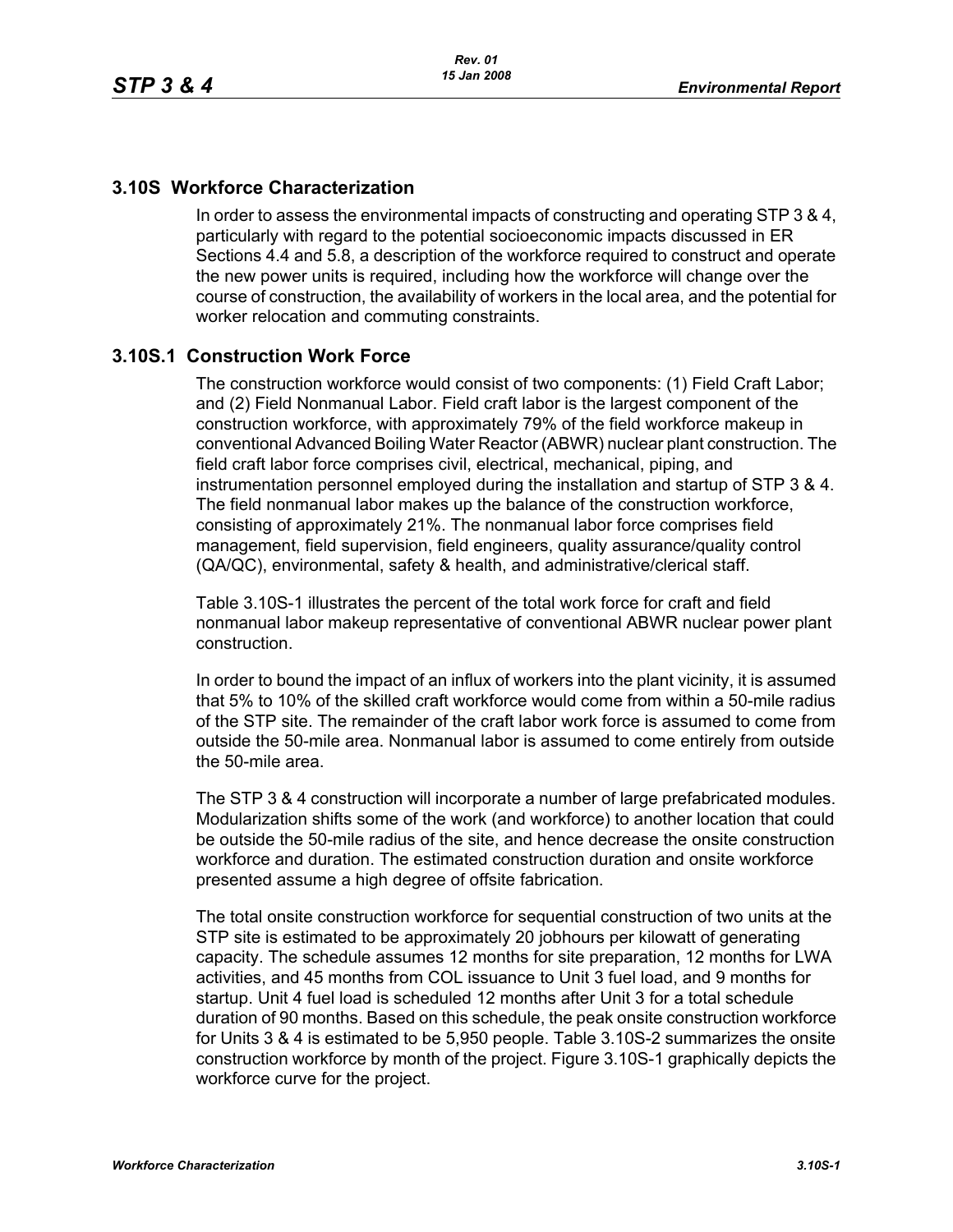## **3.10S.2 Worker Relocation and Commuting**

Construction workers typically commute up to 50 miles to a jobsite. Assuming 5% (lower estimate) of the construction craft workforce will be recruited from within the 50 mile radius, approximately 340 local craft people could be employed in Unit 3 & 4 construction. It is assumed that the balance of the construction workforce will come from outside the 50-mile radius. For the analysis of construction impacts in Chapter 4, it is assumed that the nonmanual labor workforce will relocate to the area from outside the 50-mile radius. Seventy to eighty percent of the construction workforce will be employed for more than four years. Most of the craft labor from outside the 50-mile radius will seek temporary housing, and most of the nonmanual staff will relocate to the area and seek permanent housing. Construction employees typically locate to within 50 miles of the construction area.

#### **3.10S.3 Operation Work Force**

A study commissioned by DOE (Reference 3.10S-1) estimated the additional operations work force for a new ABWR unit constructed at an existing site. Applying the DOE study analysis to the operation of STP 3 & 4, it is estimated that the additional onsite operations workforce would be approximately 405 people per unit, with an additional nonoperational offsite support staff of 39 people per unit. The total required additional operations personnel for STP 3 & 4 (both units) would be 810 onsite and 78 offsite support staff, for a total of 888 people. Figure 3.10S-2 graphically depicts the operations workforce for Units 3 & 4. The operations staff for each unit would be put in place approximately two years before fuel load of the unit, to allow time for simulator training and startup testing. It is assumed the operations workforce would be recruited from outside the 50-mile radius.

#### **3.10S.4 References**

3.10S-1 "Study of Construction Technologies and Schedules, O&M Staffing and Cost, Decommissioning Costs and Funding Requirements for Advanced Reactor Designs," U.S., Department of Energy, Volume 1. Prepared under Cooperative Agreement DE-FC07-03ID14492, Prepared by Dominion Energy, Inc., Bechtel Power Corporation, TLG, Inc., and MPR Associates, May 27, 2004.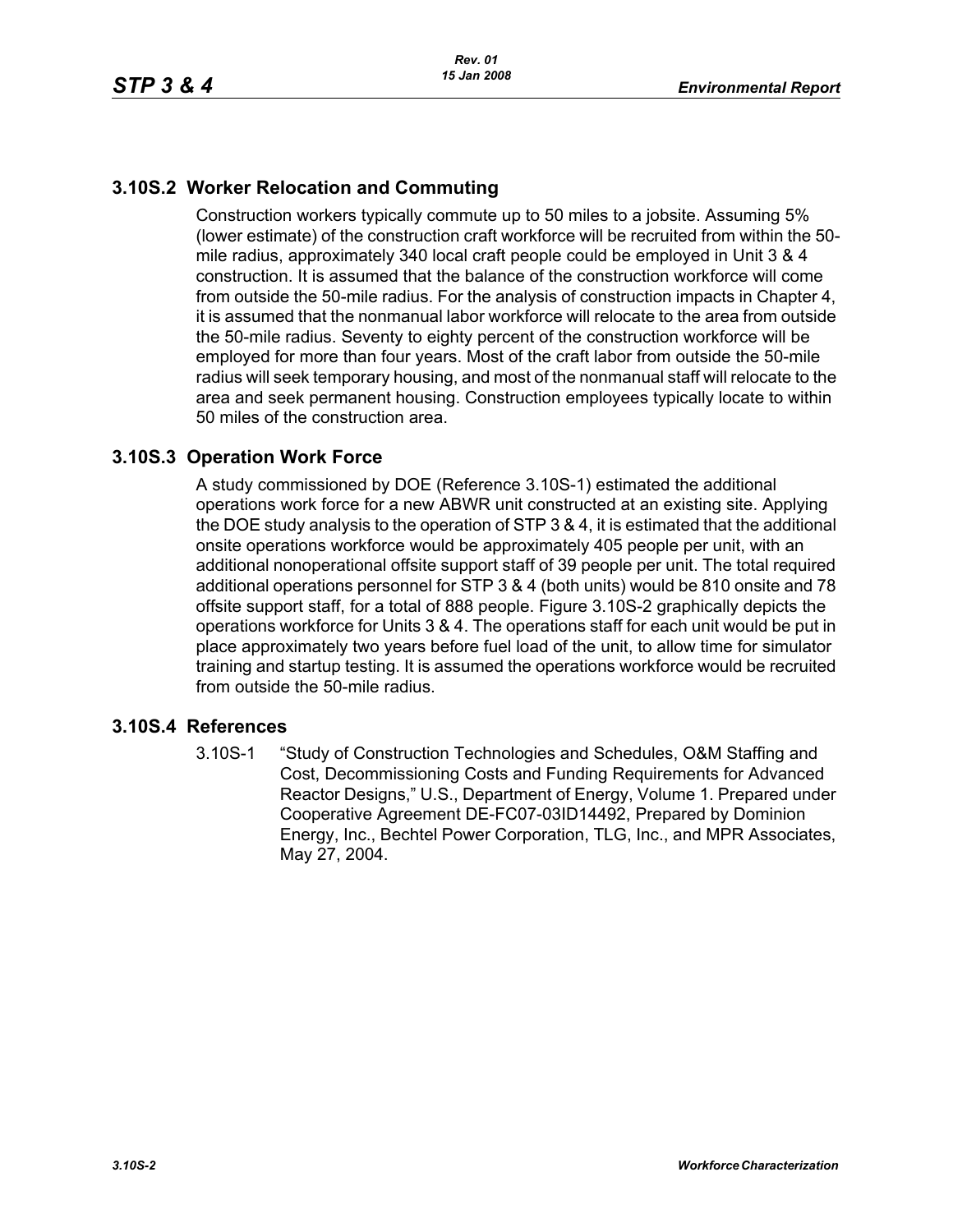| Labor                       | <b>Installation Items - Responsibility</b>                                                 | <b>Percent of Total</b><br><b>Work Force for</b><br><b>ABWR</b><br><b>Construction</b> |
|-----------------------------|--------------------------------------------------------------------------------------------|----------------------------------------------------------------------------------------|
| <b>Mechanical Equipment</b> | NSSS, Turbine Generator, Condenser,<br>Process Equipment, HVAC                             | 3%                                                                                     |
| Electrical                  | Equipment, Cable, Cable Tray, Conduit,<br>Wire, Connections                                | 12%                                                                                    |
| Concrete                    | Concrete and Reinforcing Steel                                                             | 13%                                                                                    |
| Structural steel            | Structural and Miscellaneous Steel                                                         | 3%                                                                                     |
| Other civil                 | Piling, Architectural Items, Painting,<br><b>Yard Pipe</b>                                 | 4%                                                                                     |
| Piping/instrumentation      | Pipe, tubing, valves, hangers/ supports                                                    | 14%                                                                                    |
| Site support                | Scaffolding, equipment operation,<br>transport, cleaning, maintenance, etc                 | 15%                                                                                    |
| Specialty labor             | Fireproofing, insulation, rigging, etc.                                                    | 15%                                                                                    |
| Nonmanual labor             | Management, supervision, field<br>engineering, QA/QC, safety and health,<br>administration | 21%                                                                                    |

## **Table 3.10S-1 Percent Construction Labor Force by Skill Set**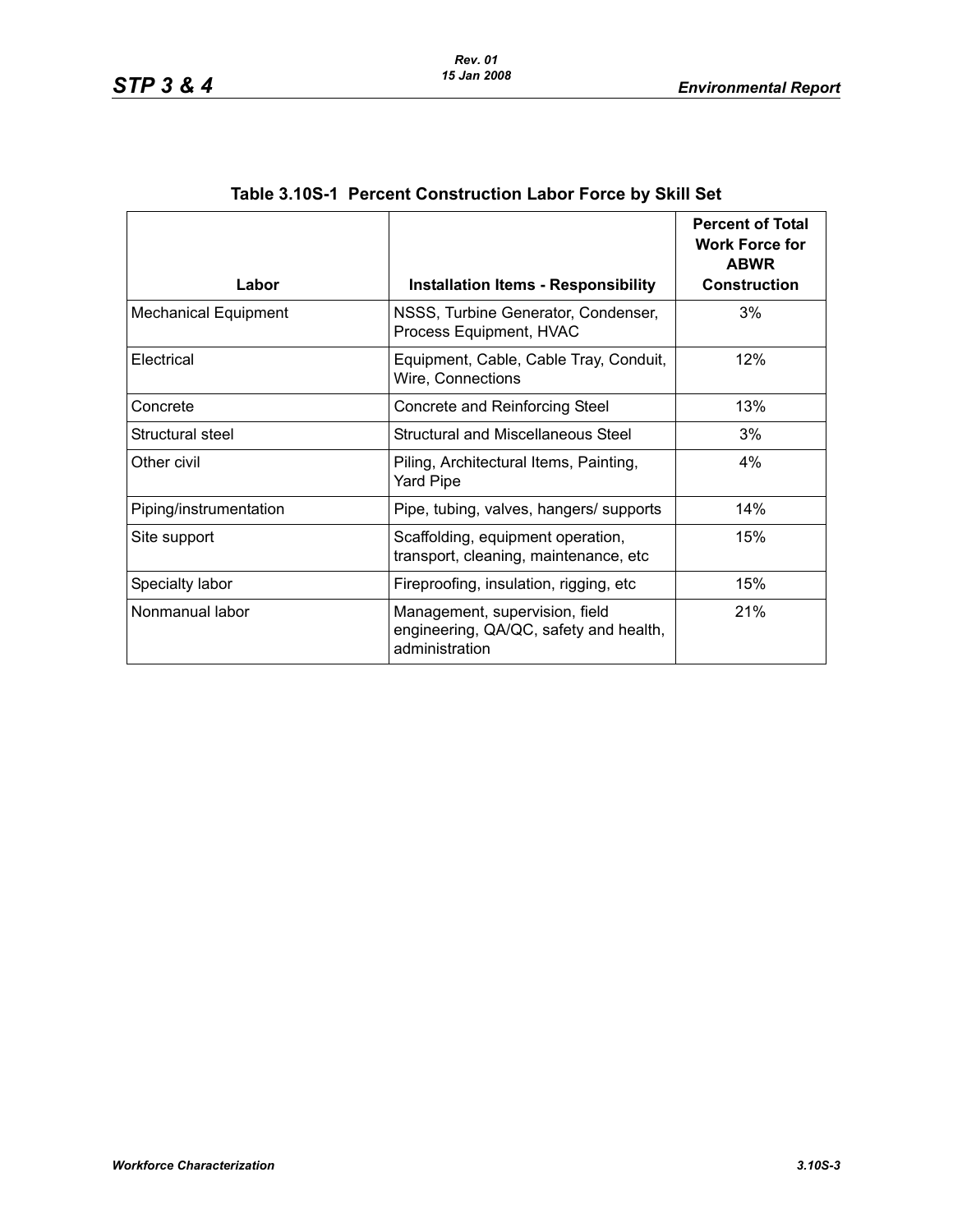| <b>Workforce</b><br>Workforce<br>Workforce<br>Workforce<br><b>Month</b><br><b>Month</b><br><b>Strength</b><br><b>Month</b><br><b>Strength</b><br><b>Strength</b><br><b>Month</b><br><b>Strength</b><br>3<br>29<br>$-24$ [1]<br>100<br>2800<br>5950<br>55<br>3000<br>$-23$<br>200<br>4<br>2950<br>5950<br>56<br>30<br>2800<br>5<br>$-22$<br>300<br>3100<br>31<br>57<br>5950<br>2600<br>$6\phantom{1}6$<br>$-21$<br>400<br>3250<br>32<br>5950<br>58 [6]<br>2400<br>$\overline{7}$<br>$-20$<br>500<br>3400<br>33<br>5950<br>59<br>2200<br>8<br>$-19$<br>600<br>3550<br>34<br>5950<br>60<br>2000<br>9<br>$-18$<br>700<br>3700<br>35<br>61<br>1800<br>5950<br>$-17$<br>10<br>3830<br>62<br>800<br>36<br>5850<br>1600<br>$-16$<br>11<br>63<br>900<br>3960<br>37<br>1400<br>5750<br>$-15$<br>1000<br>12[4]<br>4090<br>38<br>64<br>1200<br>5650<br>13<br>39<br>$-14$<br>1100<br>4220<br>5450<br>65<br>1100<br>$-13$<br>1200<br>14<br>66<br>525<br>4350<br>40<br>5250<br>1300<br>15<br>$\mathbf 0$<br>$-12$ [2]<br>4480<br>41<br>5050<br>67<br>$-11$<br>16<br>1400<br>4610<br>42<br>4850<br>17<br>$-10$<br>1500<br>4740<br>43<br>4650<br>-9<br>18<br>1600<br>4870<br>44<br>4450<br>-8<br>1700<br>19<br>45 [5]<br>5000<br>4250<br>$-7$<br>1800<br>20<br>5130<br>46<br>4050<br>$-6$<br>1900<br>21<br>5260<br>47<br>3900<br>$-5$<br>2000<br>22<br>5390<br>48<br>3800<br>2100<br>23<br>49<br>$-4$<br>5520<br>3700<br>$-3$<br>24<br>2200<br>5650<br>50<br>3600<br>$-2$<br>25<br>51<br>2300<br>5800<br>3500<br>$-1$<br>2400<br>26<br>5950<br>52<br>3400<br>1[3]<br>2500<br>27<br>53<br>5950<br>3300<br>$\overline{c}$<br>28<br>2650<br>5950<br>54<br>3200 | <b>Two ABWR Units</b> |  |  |  |  |  |  |  |  |  |  |
|--------------------------------------------------------------------------------------------------------------------------------------------------------------------------------------------------------------------------------------------------------------------------------------------------------------------------------------------------------------------------------------------------------------------------------------------------------------------------------------------------------------------------------------------------------------------------------------------------------------------------------------------------------------------------------------------------------------------------------------------------------------------------------------------------------------------------------------------------------------------------------------------------------------------------------------------------------------------------------------------------------------------------------------------------------------------------------------------------------------------------------------------------------------------------------------------------------------------------------------------------------------------------------------------------------------------------------------------------------------------------------------------------------------------------------------------------------------------------------------------------------------------------------------------------------------------------------------------------------------------------------------------|-----------------------|--|--|--|--|--|--|--|--|--|--|
|                                                                                                                                                                                                                                                                                                                                                                                                                                                                                                                                                                                                                                                                                                                                                                                                                                                                                                                                                                                                                                                                                                                                                                                                                                                                                                                                                                                                                                                                                                                                                                                                                                            |                       |  |  |  |  |  |  |  |  |  |  |
|                                                                                                                                                                                                                                                                                                                                                                                                                                                                                                                                                                                                                                                                                                                                                                                                                                                                                                                                                                                                                                                                                                                                                                                                                                                                                                                                                                                                                                                                                                                                                                                                                                            |                       |  |  |  |  |  |  |  |  |  |  |
|                                                                                                                                                                                                                                                                                                                                                                                                                                                                                                                                                                                                                                                                                                                                                                                                                                                                                                                                                                                                                                                                                                                                                                                                                                                                                                                                                                                                                                                                                                                                                                                                                                            |                       |  |  |  |  |  |  |  |  |  |  |
|                                                                                                                                                                                                                                                                                                                                                                                                                                                                                                                                                                                                                                                                                                                                                                                                                                                                                                                                                                                                                                                                                                                                                                                                                                                                                                                                                                                                                                                                                                                                                                                                                                            |                       |  |  |  |  |  |  |  |  |  |  |
|                                                                                                                                                                                                                                                                                                                                                                                                                                                                                                                                                                                                                                                                                                                                                                                                                                                                                                                                                                                                                                                                                                                                                                                                                                                                                                                                                                                                                                                                                                                                                                                                                                            |                       |  |  |  |  |  |  |  |  |  |  |
|                                                                                                                                                                                                                                                                                                                                                                                                                                                                                                                                                                                                                                                                                                                                                                                                                                                                                                                                                                                                                                                                                                                                                                                                                                                                                                                                                                                                                                                                                                                                                                                                                                            |                       |  |  |  |  |  |  |  |  |  |  |
|                                                                                                                                                                                                                                                                                                                                                                                                                                                                                                                                                                                                                                                                                                                                                                                                                                                                                                                                                                                                                                                                                                                                                                                                                                                                                                                                                                                                                                                                                                                                                                                                                                            |                       |  |  |  |  |  |  |  |  |  |  |
|                                                                                                                                                                                                                                                                                                                                                                                                                                                                                                                                                                                                                                                                                                                                                                                                                                                                                                                                                                                                                                                                                                                                                                                                                                                                                                                                                                                                                                                                                                                                                                                                                                            |                       |  |  |  |  |  |  |  |  |  |  |
|                                                                                                                                                                                                                                                                                                                                                                                                                                                                                                                                                                                                                                                                                                                                                                                                                                                                                                                                                                                                                                                                                                                                                                                                                                                                                                                                                                                                                                                                                                                                                                                                                                            |                       |  |  |  |  |  |  |  |  |  |  |
|                                                                                                                                                                                                                                                                                                                                                                                                                                                                                                                                                                                                                                                                                                                                                                                                                                                                                                                                                                                                                                                                                                                                                                                                                                                                                                                                                                                                                                                                                                                                                                                                                                            |                       |  |  |  |  |  |  |  |  |  |  |
|                                                                                                                                                                                                                                                                                                                                                                                                                                                                                                                                                                                                                                                                                                                                                                                                                                                                                                                                                                                                                                                                                                                                                                                                                                                                                                                                                                                                                                                                                                                                                                                                                                            |                       |  |  |  |  |  |  |  |  |  |  |
|                                                                                                                                                                                                                                                                                                                                                                                                                                                                                                                                                                                                                                                                                                                                                                                                                                                                                                                                                                                                                                                                                                                                                                                                                                                                                                                                                                                                                                                                                                                                                                                                                                            |                       |  |  |  |  |  |  |  |  |  |  |
|                                                                                                                                                                                                                                                                                                                                                                                                                                                                                                                                                                                                                                                                                                                                                                                                                                                                                                                                                                                                                                                                                                                                                                                                                                                                                                                                                                                                                                                                                                                                                                                                                                            |                       |  |  |  |  |  |  |  |  |  |  |
|                                                                                                                                                                                                                                                                                                                                                                                                                                                                                                                                                                                                                                                                                                                                                                                                                                                                                                                                                                                                                                                                                                                                                                                                                                                                                                                                                                                                                                                                                                                                                                                                                                            |                       |  |  |  |  |  |  |  |  |  |  |
|                                                                                                                                                                                                                                                                                                                                                                                                                                                                                                                                                                                                                                                                                                                                                                                                                                                                                                                                                                                                                                                                                                                                                                                                                                                                                                                                                                                                                                                                                                                                                                                                                                            |                       |  |  |  |  |  |  |  |  |  |  |
|                                                                                                                                                                                                                                                                                                                                                                                                                                                                                                                                                                                                                                                                                                                                                                                                                                                                                                                                                                                                                                                                                                                                                                                                                                                                                                                                                                                                                                                                                                                                                                                                                                            |                       |  |  |  |  |  |  |  |  |  |  |
|                                                                                                                                                                                                                                                                                                                                                                                                                                                                                                                                                                                                                                                                                                                                                                                                                                                                                                                                                                                                                                                                                                                                                                                                                                                                                                                                                                                                                                                                                                                                                                                                                                            |                       |  |  |  |  |  |  |  |  |  |  |
|                                                                                                                                                                                                                                                                                                                                                                                                                                                                                                                                                                                                                                                                                                                                                                                                                                                                                                                                                                                                                                                                                                                                                                                                                                                                                                                                                                                                                                                                                                                                                                                                                                            |                       |  |  |  |  |  |  |  |  |  |  |
|                                                                                                                                                                                                                                                                                                                                                                                                                                                                                                                                                                                                                                                                                                                                                                                                                                                                                                                                                                                                                                                                                                                                                                                                                                                                                                                                                                                                                                                                                                                                                                                                                                            |                       |  |  |  |  |  |  |  |  |  |  |
|                                                                                                                                                                                                                                                                                                                                                                                                                                                                                                                                                                                                                                                                                                                                                                                                                                                                                                                                                                                                                                                                                                                                                                                                                                                                                                                                                                                                                                                                                                                                                                                                                                            |                       |  |  |  |  |  |  |  |  |  |  |
|                                                                                                                                                                                                                                                                                                                                                                                                                                                                                                                                                                                                                                                                                                                                                                                                                                                                                                                                                                                                                                                                                                                                                                                                                                                                                                                                                                                                                                                                                                                                                                                                                                            |                       |  |  |  |  |  |  |  |  |  |  |
|                                                                                                                                                                                                                                                                                                                                                                                                                                                                                                                                                                                                                                                                                                                                                                                                                                                                                                                                                                                                                                                                                                                                                                                                                                                                                                                                                                                                                                                                                                                                                                                                                                            |                       |  |  |  |  |  |  |  |  |  |  |
|                                                                                                                                                                                                                                                                                                                                                                                                                                                                                                                                                                                                                                                                                                                                                                                                                                                                                                                                                                                                                                                                                                                                                                                                                                                                                                                                                                                                                                                                                                                                                                                                                                            |                       |  |  |  |  |  |  |  |  |  |  |
|                                                                                                                                                                                                                                                                                                                                                                                                                                                                                                                                                                                                                                                                                                                                                                                                                                                                                                                                                                                                                                                                                                                                                                                                                                                                                                                                                                                                                                                                                                                                                                                                                                            |                       |  |  |  |  |  |  |  |  |  |  |
|                                                                                                                                                                                                                                                                                                                                                                                                                                                                                                                                                                                                                                                                                                                                                                                                                                                                                                                                                                                                                                                                                                                                                                                                                                                                                                                                                                                                                                                                                                                                                                                                                                            |                       |  |  |  |  |  |  |  |  |  |  |
|                                                                                                                                                                                                                                                                                                                                                                                                                                                                                                                                                                                                                                                                                                                                                                                                                                                                                                                                                                                                                                                                                                                                                                                                                                                                                                                                                                                                                                                                                                                                                                                                                                            |                       |  |  |  |  |  |  |  |  |  |  |
|                                                                                                                                                                                                                                                                                                                                                                                                                                                                                                                                                                                                                                                                                                                                                                                                                                                                                                                                                                                                                                                                                                                                                                                                                                                                                                                                                                                                                                                                                                                                                                                                                                            |                       |  |  |  |  |  |  |  |  |  |  |

# **Table 3.3.10S-2 Estimated Construction Work Force and Construction Duration for**

[1] Site preparation activities begin

[2] LWA activities begin

[3] COL Issued, Unit 3 construction initiates

[4] Unit 4 construction initiates

[5] Unit 3 fuel load

[6] Unit 4 fuel load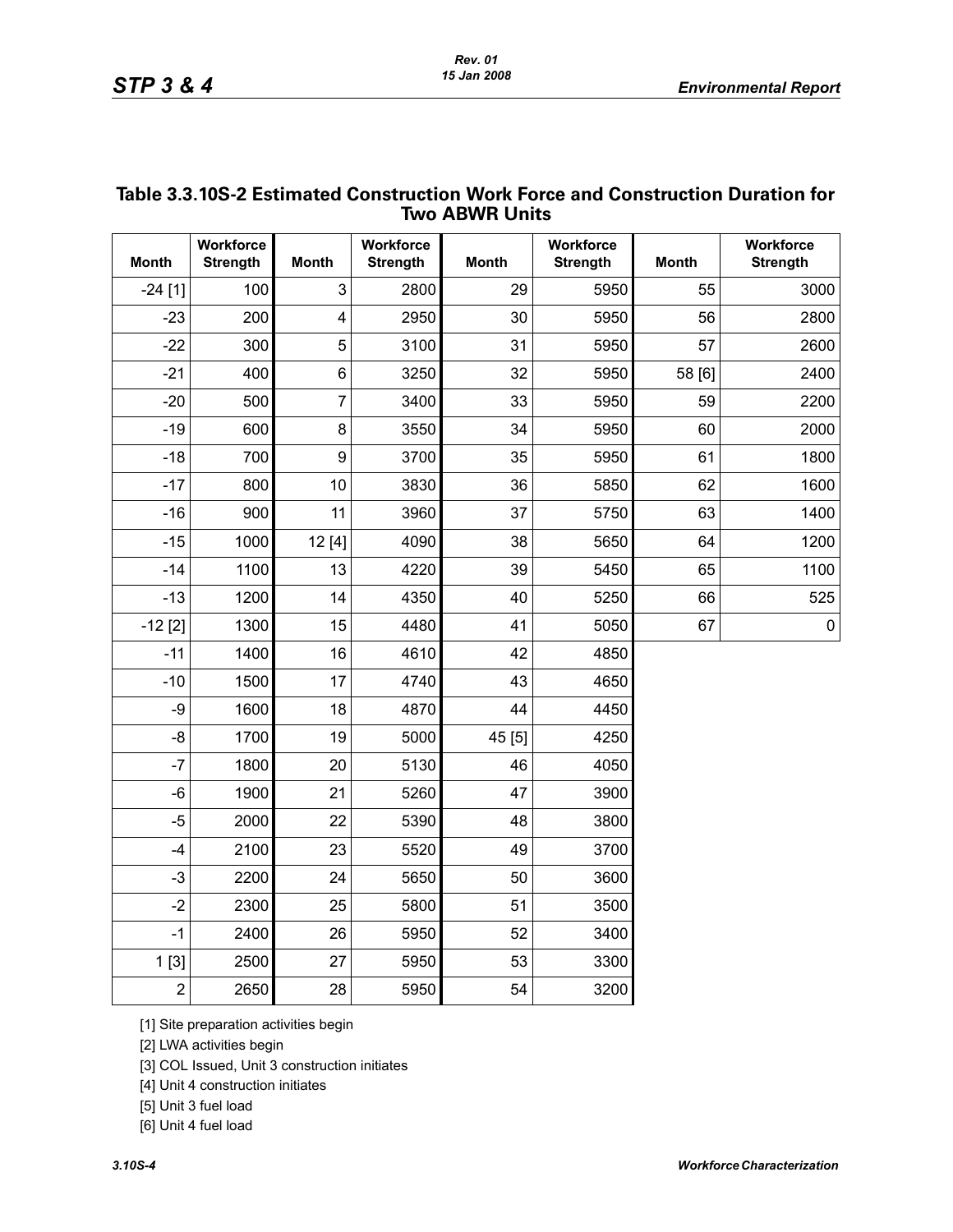